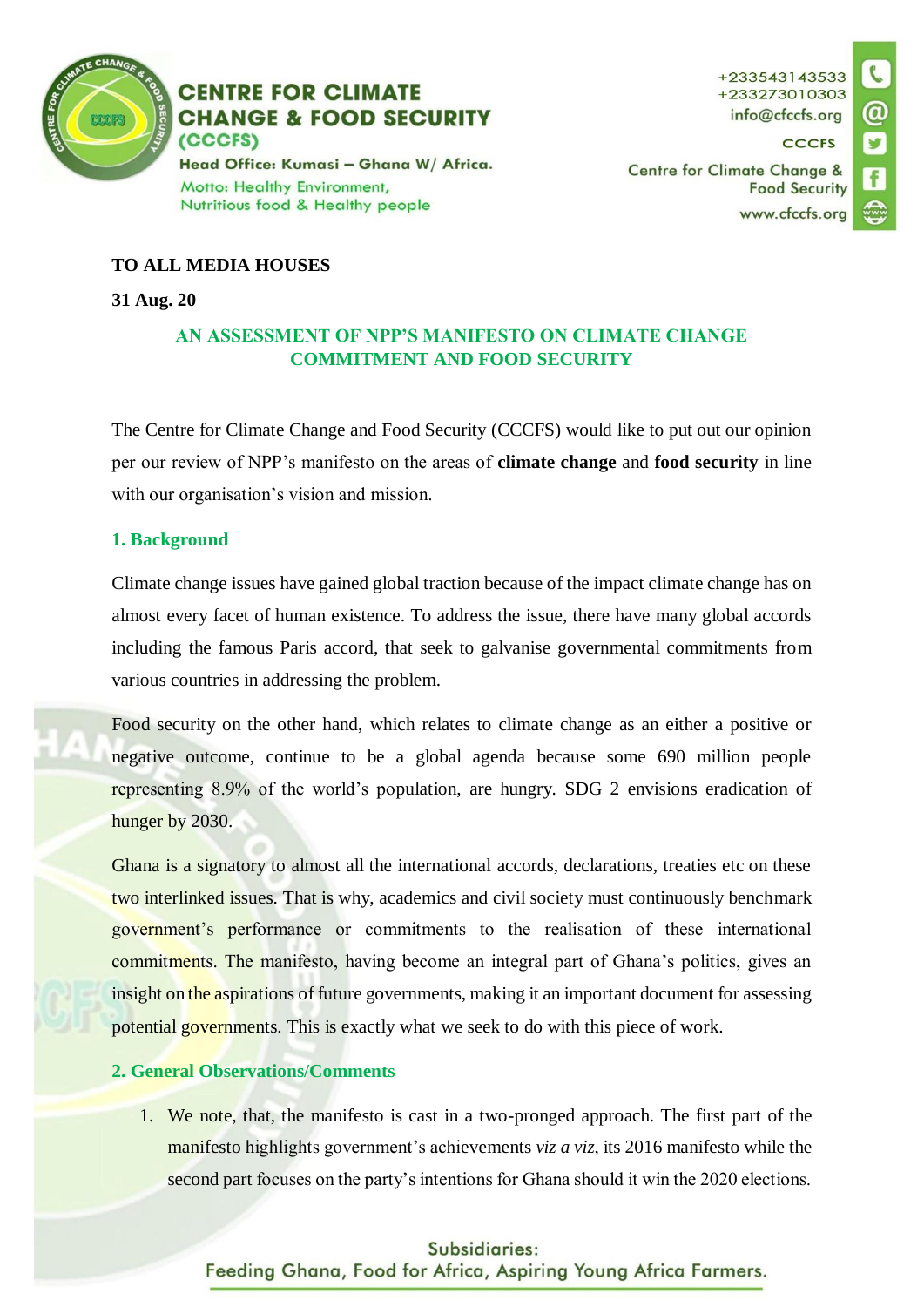- 2. We acknowledge that, in the 2016 manifesto, government made a specific promise on climate change with the view of accessing dedicated global funds for addressing climate change issues. What government did in respect of this promise, was to engage in a swap agreement with Switzerland and South Korea for the supply of solar panel and stove for carbon credits. Both the promise and the delivery, in our respectful view, are too scanty when compared with the enormity of the climate change challenge.
- 3. We commend government for other non-climate-change-intended programmes which it undertook in fulfilment of its manifesto pledges in 2016, which nonetheless, had/have significant mitigation impacts on climate change. These include the combat against illegal mining (though not very successful), youth in afforestation programme, setting up of the sanitation ministry (little has been achieved though), passage of law to ban import of 10-year-old vehicles, etc. Also, The One Village One Dam project*,* which has not been largely successful, is a good initiative for mitigating climate change and boosting agriculture which ultimately, improves our food security situation.
- 4. On food security, the PFJ and One Constituency One Warehouse programmes are commendable. These two programmes have been largely successful. Government has to a greater extent, achieved its promise on food security as evidenced in Ghana's leap from 79<sup>th</sup> to 59<sup>th</sup> position in the Global Food Security Index in 2018.
- 5. Finally, we take cognisance of the fact that, some of the projects initiated under bullets 3 & 4 are still ongoing. These projects must be oriented to have climate change undertones so as to guide their focus to integrate climate change combat seminally, in them.

This assessment looks exclusively at what NPP intends to do should it win the next election as presented in their manifesto. We, therefore, delink completely, all ongoing projects that have implicit or explicit implications for climate change combat and food security from this assessment. The focus here is on post-2020 events.

Our assessment set out to answer the following questions using SMART as the broad measurement instrument –

- a. Are there specific promises on climate change combat and food security?
- b. Are there general promises that are not specific but have unintended effects on climate change combat and food security?
- c. If there are any such promises in respect of questions a  $\&$  b above, are they realistic and achievable?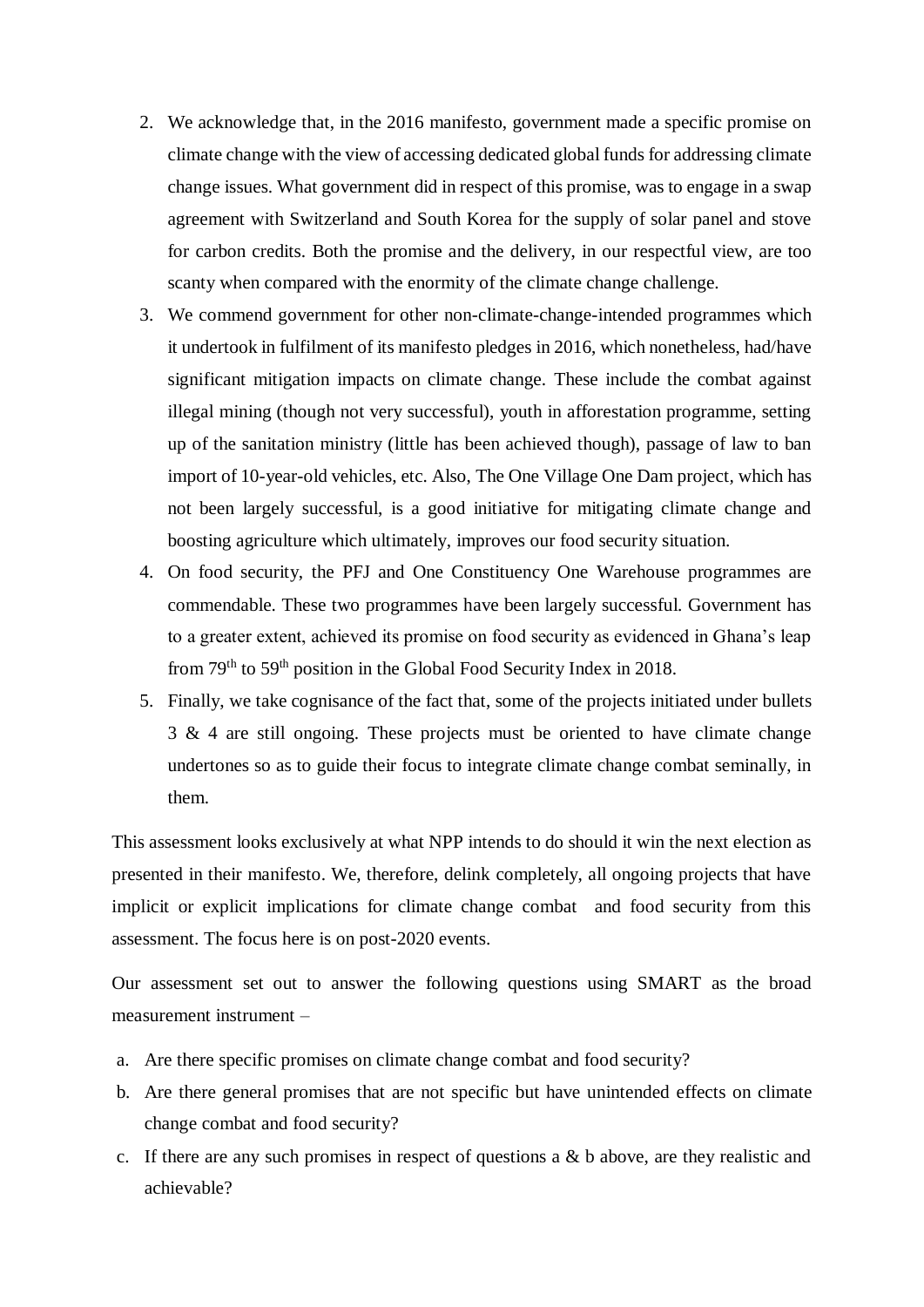## **3. Scoring**

We intend to answer questions a  $\&$  b quantitatively through simple counting and to qualitatively answer question 3 using the SMART instrument. Each letter in the measurement instrument, SMART, is assigned a 20% score, altogether making 100%. Each promise is assessed using this criterion and then, a cumulative average is extracted for all promises.

## **4. Climate Change**

Question: Are there specific promises on climate change combat?

## Our findings/comments:

 We found that there is no mention at all of the term 'climate change'. The implication of this, is that there are no specific promises on climate change mitigation. This frontally offends the tenets of the Paris accord which enjoins countries to take steps aimed at combating climate change.

Question: Are there general promises that are not specific but have unintended effects on climate change?

Our findings/comments:

 Disappointingly, we did not find any general promises that combat climate change. In fact, the manifesto is surprisingly, silent on issues of environment, sanitation, and all other activities that cumulatively combat climate change. This again offends the tenets of the Paris accord.

Question: If there are any such promises in respect of questions a & b above, are they realistic and achievable using our SMART instrument?

#### Our findings/comments:

 Since the answers to the two questions above are all negative, question 3 is not applicable.

## *Verdict: NPP manifesto scores 0% on the combat against climate change.*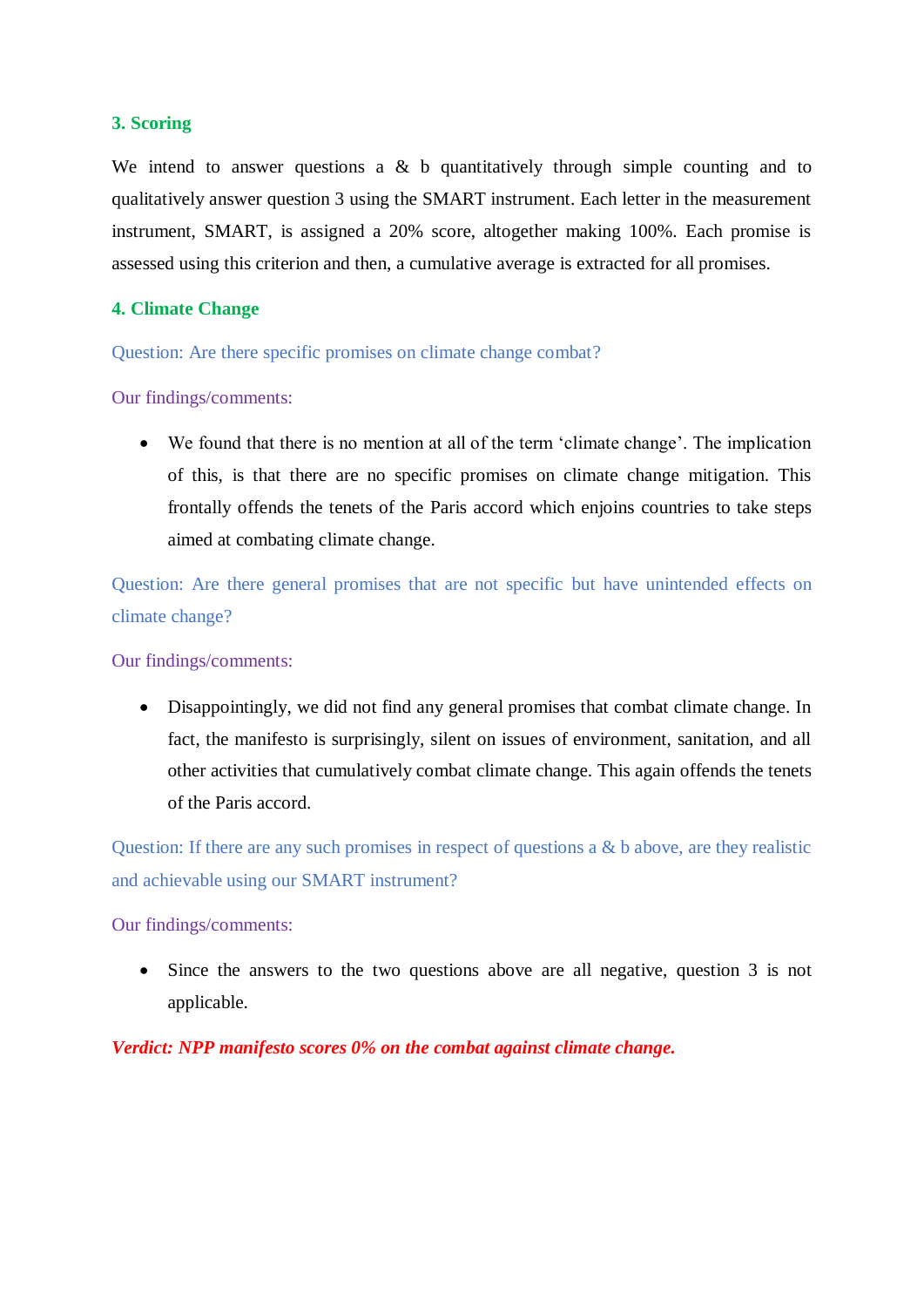# **5. Agriculture and Food Security**

Some 2% of Ghanaians representing 2 million in nominal terms are estimated to be hungry. Ghana as a signatory to the SDGs, should be working to eradicate hunger in its entirety by 2030. The possibility of achieving this will be based on government's agriculture programmes.

#### Question: Are there specific promises on food security?

## Our findings/comments:

 The expression 'food security', appears only once. Under Agriculture Transformation, one of the broad thematic areas through which NPP intends to achieve its Ghana Beyond Aid agenda, the manifesto states "We will continue our investments to strengthen our food security….". It is commendable that there is a deliberate attempt to protect the gains made – and to achieve more – in food security. But, since this is a broad statement whose effectuation depends on the promises made under agriculture, we will not count it quantitatively as a promise.

Question: Are there general promises that are not specific but have unintended effects on food security?

#### Our findings/comments:

- All the promises made under agriculture can be said to have direct implications on food security if well implemented. In total, we counted 10 such promises. 2 out of the 10, had subsidiary promises totalling 9, which constitute breakdown of how to achieve those 2 broad promises.
- We are happy that agriculture which employs almost 60% of Ghana's population, is selected as a broad theme and 10 promises made under it to actualise the Ghana Beyond Aid rhetoric. In total, there are 11 promises

Question: If there are any such promises in respect of questions a & b above, are they realistic and achievable using our SMART instrument?

#### Our findings/comments:

- This question applies since we have identified promises under questions a  $\&$  b and so we do an in-depth analysis using our scale.
- For easy referencing for readers, we reproduce the entire promises contained on page 153 of the NPP's manifesto here: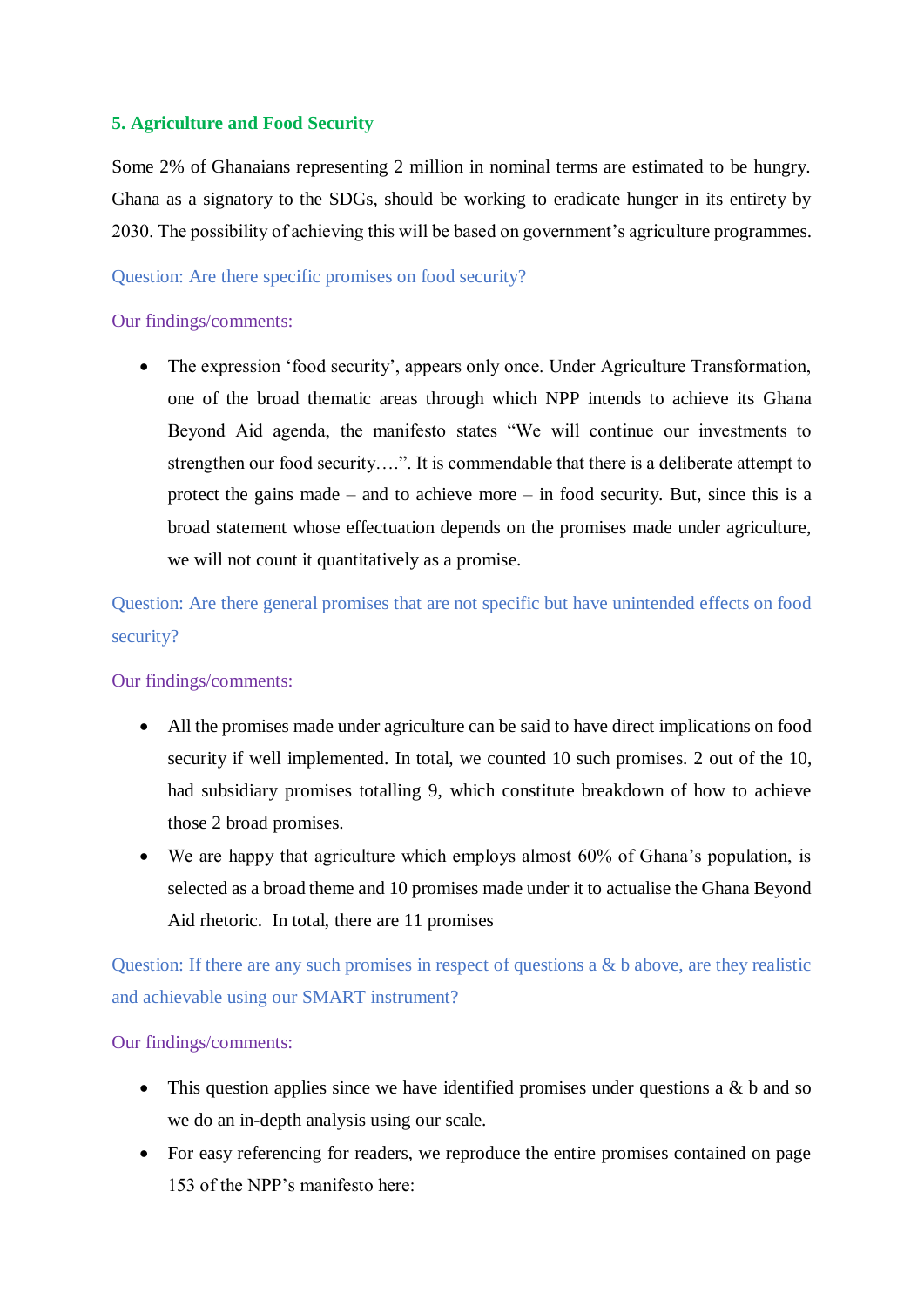"We will accelerate:

• our efforts in modernising agriculture along the entire value chain, including expanding our Agricultural Mechanisation Centres

- support for farmers through:
- increased supply of inputs
- enhanced involvement of farm extension officers to work with farmers and breeders
- increased disease control
- improved warehousing and post-harvest logistics, and
- tighter linkages with industry mainly through 1D1F

• diversification of export-oriented, large scale agricultural enterprises in cocoa, palm oil, legumes, cereals, rice and horticulture, poultry and meat for regional markets

• large-scale private sector investment in processing, packaging and export of agricultural produce

- promotion of import substitution, with special focus on rice, sugar and poultry by
- scaling up supply of improved seeds and fertilisers to farmers
- promoting consumption of locally produced rice, sugar and poultry
- supporting the private sector under the Rearing for Food and Jobs (RFJ) policy with subsidised day-old chicks, feed, and vaccines
- supporting soya bean production for the production of poultry feed
- enhancement of small ruminant production with supply of improved breeds of sheep and goats

• the successful implementation of the Greenhouse Village concept, focusing especially on the youth

• activities under the Planting for Export and Rural Development (PERD) with the rapid growth of the Ghana Tree Crop Development Authority (GTCDA)

• the development of the Pwalugu Multipurpose Dam, and

• access to finance through subscription to the Ghana Incentive-Based Risk-Sharing Scheme for Agricultural Lending (GIRSAL) programme to finance and de-risk private sector investments in farming and other agricultural value-chain activities."

• The promises have been assigned numbers in a descending order where 1 represents

the first promise and so on, for easy identification and counting.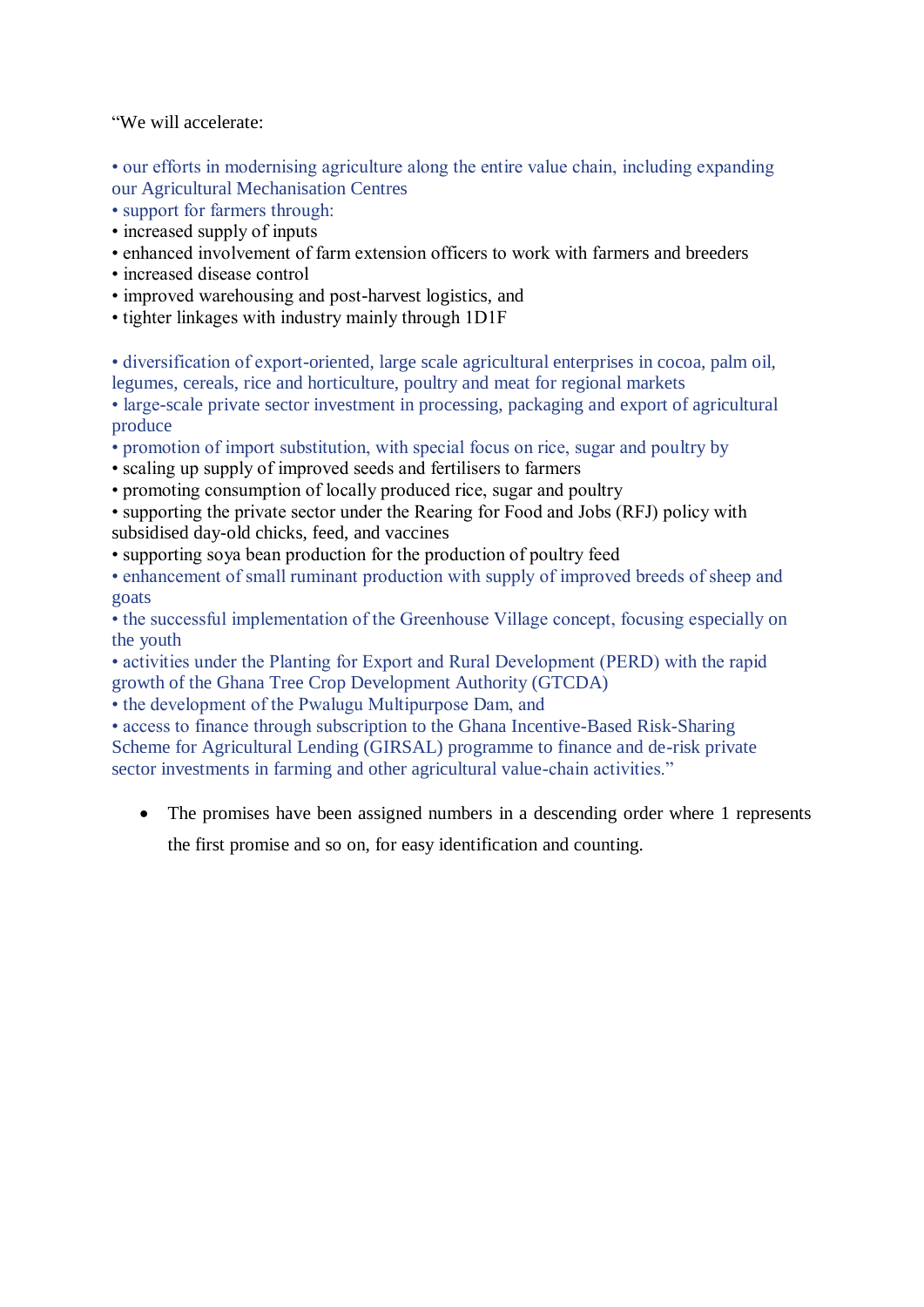| <b>PROMISES</b>      | S  | M  | A  | $\bf R$ | T        | <b>TOTAL</b><br>(%) |
|----------------------|----|----|----|---------|----------|---------------------|
| 1                    | 10 | 10 | 10 | 20      | $\theta$ | 50                  |
| $\overline{2}$       | 20 | 15 | 20 | 20      | $\theta$ | 75                  |
| 3                    | 5  | 15 | 20 | 20      | $\theta$ | 60                  |
| $\overline{4}$       | 5  | 5  | 20 | 20      | $\Omega$ | 50                  |
| 5                    | 20 | 15 | 20 | 20      | $\Omega$ | 75                  |
| 6                    | 20 | 10 | 20 | 20      | $\Omega$ | 70                  |
| 7                    | 5  | 15 | 20 | 20      | $\theta$ | 60                  |
| 8                    | 5  | 5  | 15 | 20      | $\Omega$ | 45                  |
| 9                    | 20 | 20 | 20 | 20      | $\theta$ | 80                  |
| 10                   | 20 | 5  | 20 | 20      | $\Omega$ | 65                  |
| <b>AVERAGE SCORE</b> |    |    |    |         |          | 63                  |

This table gives a breakdown of the scores we assigned to each promise.

## **Notes**

- 'S' requires a promise or vision to be specific. The elements of specificity include but not limited to – unambiguous project title, how you intend to execute the project, pointed direction of end results, and KPIs. We realised that most of the promises lacked one or more of these essential elements.
- 'M' requires the promise to be measurable. The elements of measurability include but not limited to – deadlines, quantities, quality, costs, etc. We realised that most of the promises lacked one or more of these essential elements.
- 'A' requires the promise to be attainable. The elements of attainability include but not limited to – achievability of the promise taking expertise, time, costs, scope, resources, etc into cognisance. We realised that a few of the promises lacked one or more of these essential elements.
- 'R' requires the promise to be relevant. The elements of relevance include but not limited to – importance, impact, etc of the promise. We realised that almost all promises had these essential elements.
- 'T' requires the promise to be time-oriented or time-bound. All the promises in the manifesto, lacked the 'T' element as none of the promises, was assigned timelines. Though we know governments hold office for a period of 4 years, it would be good if the manifesto gave at least, an estimated time of start and completion of programmes/projects outlined.

#### *Verdict: NPP manifesto scores 63% on agriculture and food security.*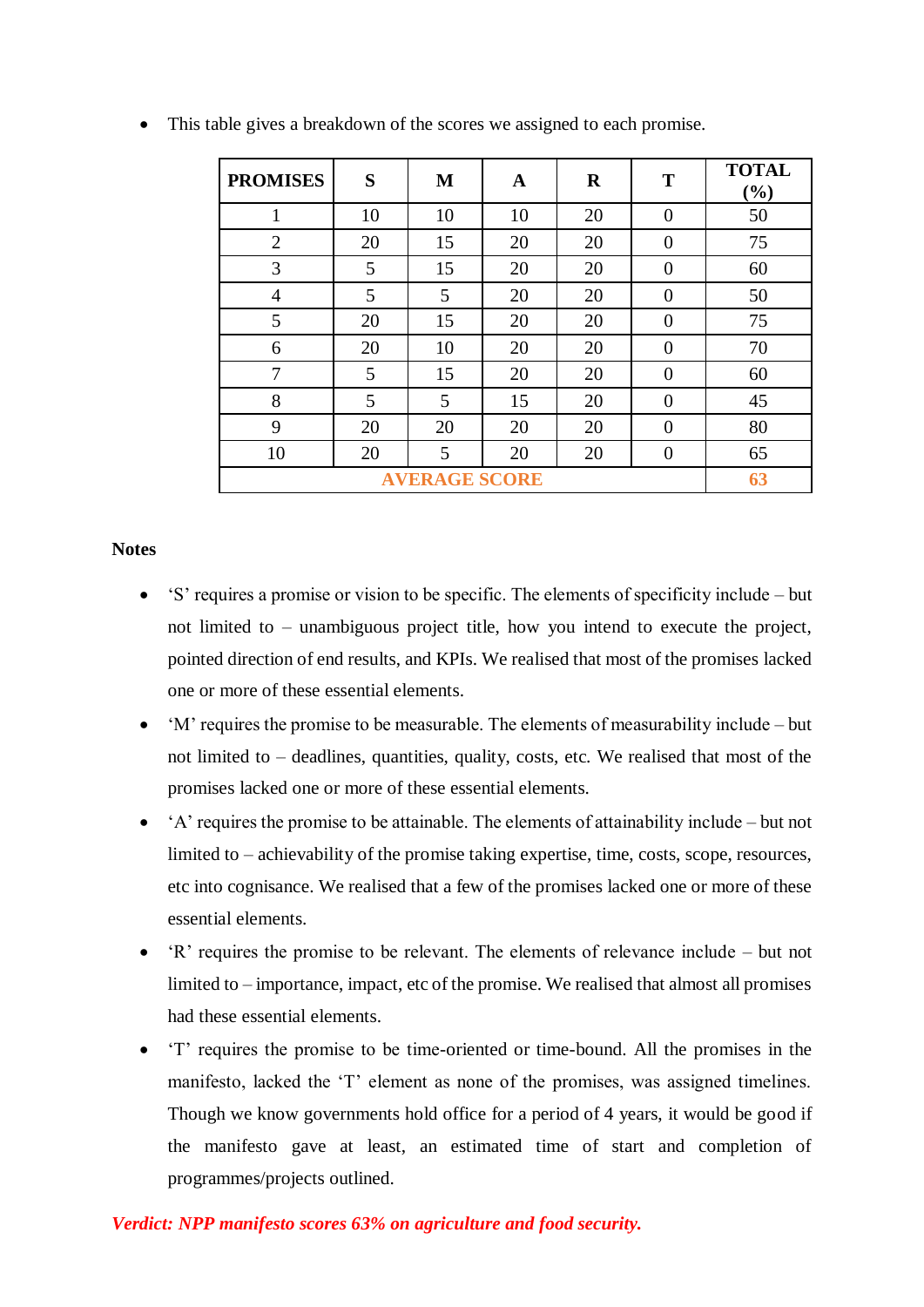#### **Conclusions and Recommendations**

- Using the three-dimensional scale for assessing food security, i.e., affordability, quantity, and quality, we note, that, the promises largely promote quantity but are very silent on affordability and quality. There is just a slight hint on quality arising from the aspect that deals with disease control but that pales into insignificance when benchmarked against the gamut of issues that make up quality.
- On affordability, it is not automatic that, increase in food quantity may necessarily plummet food prices though it is the rational outcome from the interplay between the forces of demand and supply. This is because, while some parts of Ghana may experience glut of food, other parts may face dearth of food – underscoring an uneven food distribution system over the years. So, while areas that experience glut of food may have food prices plummeting, those that experience dearth, may have increments in prices. Also, in an unregulated market such as ours, the potential of hoarding by sellers in order to instigate shortages for a future exorbitant pricing, exists which will then defeat the cardinal element of affordability. Our recommendation therefore, is that, potential governments must seek to couch deliberate policies to deal with our irregular food distribution system and the exploitative market system in order to achieve affordability in the face of abundance.
- On quality, this is achieved through a careful production technique that reduces residues of chemicals in food, producing highly nutritious food, and food that generally fits the consumer expectations. In this regard, we do not find any of the promises attempting to address the issue of quality. It is our recommendation that, future governments, should turn their eyes on organic agriculture as an efficient alternative method of producing quality food while at the same time, preserving the environment. Additionally, standard-setting for all food products must be taken seriously as we have come to know how some producers disregard basic hygiene in the cause of production. Limits for agrochemical use by farmers should be set to ensure food safety.
- The lack of alacrity to combat climate change is repulsive. We ask the media and civil society to take this matter seriously and bring it to the front burner of national discourse as our very existence, is threatened by this canker.